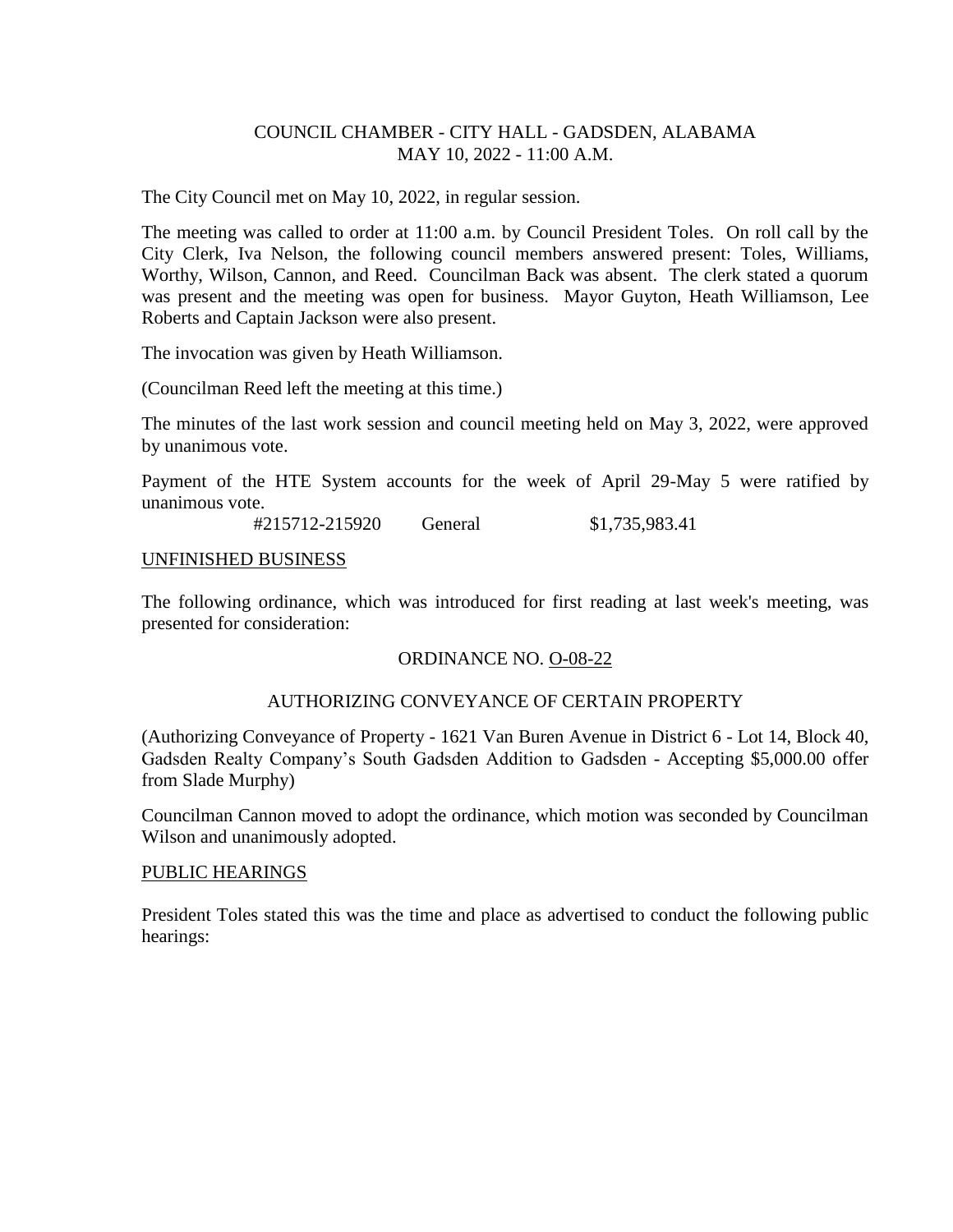(1) The floor was opened to allow anyone to speak for or in opposition to a resolution ordering the abatement of nuisances on property at 205 Tuskegee Circle in District 1, Adam Lance Fugat, subject to the possible rights of redemption of Porter J. Foster, heirs successors and/or assigns, subject to possible rights of redemption of Melissa Bailey, her heirs, successors, and/or assigns, being the last known owner. Valerie Borden spoke on behalf of Porter Foster, stating he has retained an attorney to reclaim the property. Brian Harbison, Building Inspector, stated a little bit of work has been done since procedures began in May 2021, although no permits were obtained, and recommend abatement. Councilwoman Toles advised that some of the issues involve debris and expressed willingness to grant an extension. She moved to table the resolution for 30 days, which motion was seconded by Councilman Wilson and unanimously carried.

(2) The floor was opened to allow anyone to speak for or in opposition to a resolution ordering the abatement of nuisances on property at 1213 Stillman Avenue, Sallie G. Lett being the last known owner. Brian Harbison, Building Inspector, stated the owner had demolished the burned house, but left debris. He said procedures began in August 2021, and recommended abatement. The following resolution was introduced in writing for consideration:

# RESOLUTION NO. R-149-22

# ORDERING ABATEMENT OF NUISANCE

(Ordering Abatement of Nuisance - 1213 Stillman Avenue - District 2 - Sallie G. Lett)

Councilman Williams moved to adopt the resolution as introduced, which motion was seconded by Councilman Cannon and unanimously adopted.

(3) The floor was opened to allow anyone to speak for or in opposition to a resolution ordering the abatement of nuisances on property at 216 South  $16<sup>th</sup>$  Street in District 3, Linda G. Byers,  $c/o$ Katrina Irby-Davis, subject to a mortgage in favor of InHoCo, Inc. being the last known owner. Brian Harbison, Building Inspector, said the case began in September 2021, and recommended a 30-day extension due to recent improvements. Councilman Worthy moved to table the resolution for 30 days, which motion was seconded by Councilman Cannon and unanimously carried.

(4) The floor was opened to allow anyone to speak for or in opposition to a resolution approving the issuance of an alcoholic beverage license for The Current Project, LLC, d/b/a Current Market and Deli at 1 River Road. No one spoke. The following resolution was presented for consideration:

## RESOLUTION NO. R-150-22

## APPROVING THE ISSUANCE OF ALCOHOLIC BEVERAGE LICENSE

(The Current Project, LLC - Current Market and Deli - 1 River Road at River Rocks Landing - District 4 - Restaurant Retail Liquor License)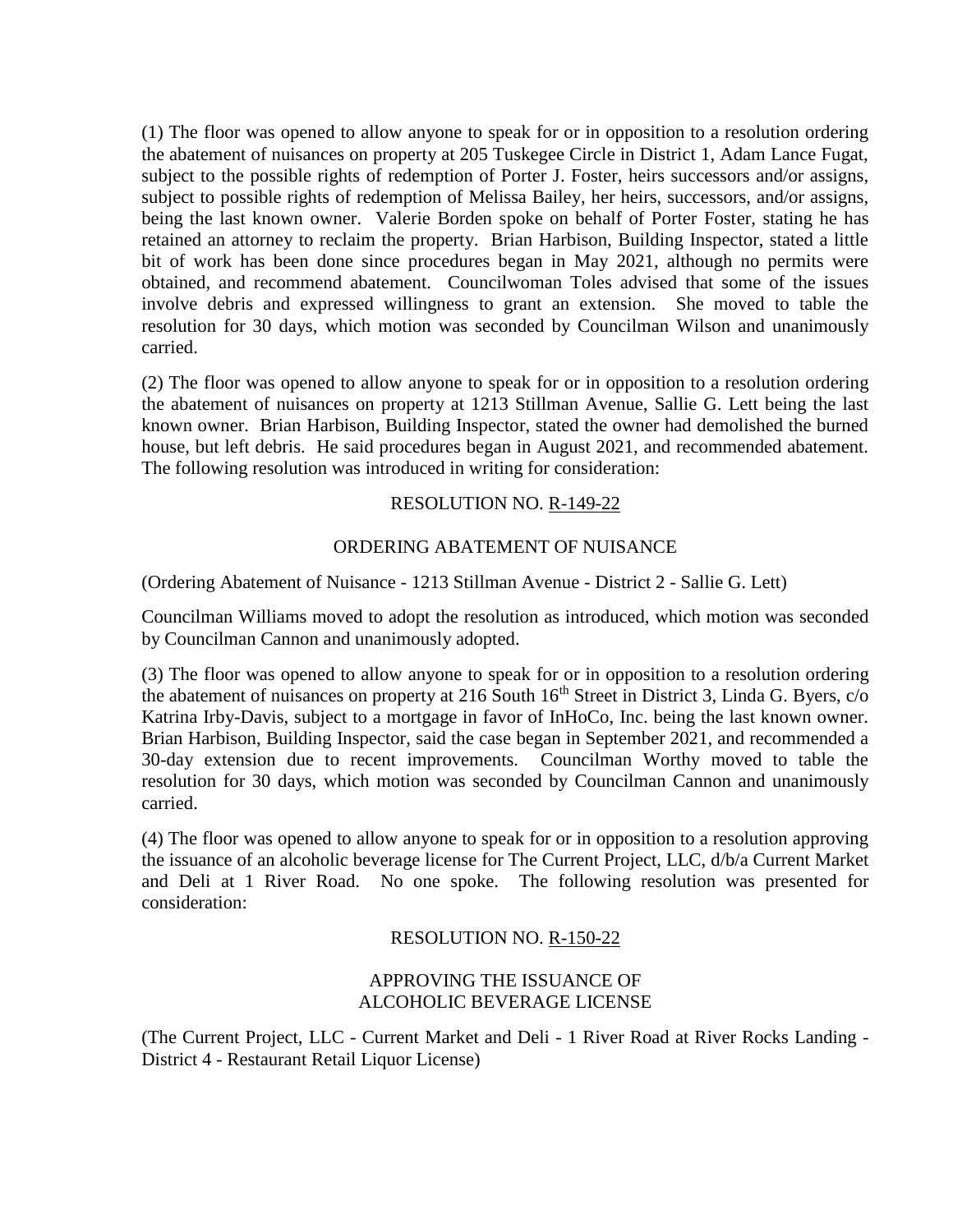Councilman Worthy moved to adopt the resolution as introduced, which motion was seconded by Councilman Williams and adopted by the following vote: AYES: Toles, Williams, Worthy NAYS: Cannon ABSTENTIONS: Wilson

#### RESOLUTIONS PRESENTED FOR CONSIDERATION

(1) The following resolution was introduced in writing for consideration:

#### RESOLUTION NO. R-151-22

## AUTHORIZING AGREEMENT WITH ETOWAH COUNTY COMMISSION AND ETOWAH COUNTY COMMISSIONER JEFFERY WASHINGTON

(Authorizing Agreement - Etowah County Commission and Etowah County Commissioner Jeffery Washington - Regarding \$81,665.00 from Commissioner's District 5 discretionary fund - To resurface Hillsboro Drive, from Fuller Street to Padenreich Avenue - Note: City agrees to finish the project and will appropriate any other needed funds)

Councilman Cannon moved to adopt the resolution as introduced, which motion was seconded by Councilman Worthy and unanimously adopted.

(2) The following resolution was introduced in writing for consideration:

## RESOLUTION NO. R-152-22

## AUTHORIZING AGREEMENT WITH ETOWAH COUNTY COMMISSION AND ETOWAH COUNTY COMMISSIONER JEFFERY WASHINGTON

(Authorizing Agreement - Etowah County Commission and Etowah County Commissioner Jeffery Washington -Regarding \$111,050.00 from Commissioner's District 5 discretionary fund - City will spend approximately \$111,050.00 - To construct access road from Oscar Adams Elementary School to Campbell Avenue, to mitigate peak hour school traffic congestion)

Councilman Worthy moved to adopt the resolution as introduced, which motion was seconded by Councilman Cannon and unanimously adopted.

(3) The following resolution was introduced in writing for consideration:

## RESOLUTION NO. R-153-22

# AUTHORIZING AGREEMENT WITH CDG ENGINEERS & ASSOCIATES

(Authorizing Agreement - CDG Engineers & Associates - \$158,338.00 - To complete required preliminary engineering services - For resurfacing and partial realignment of South 11<sup>th</sup> Street, from the bridge at Black Creek to Randall Street - Note: Is MPO Project)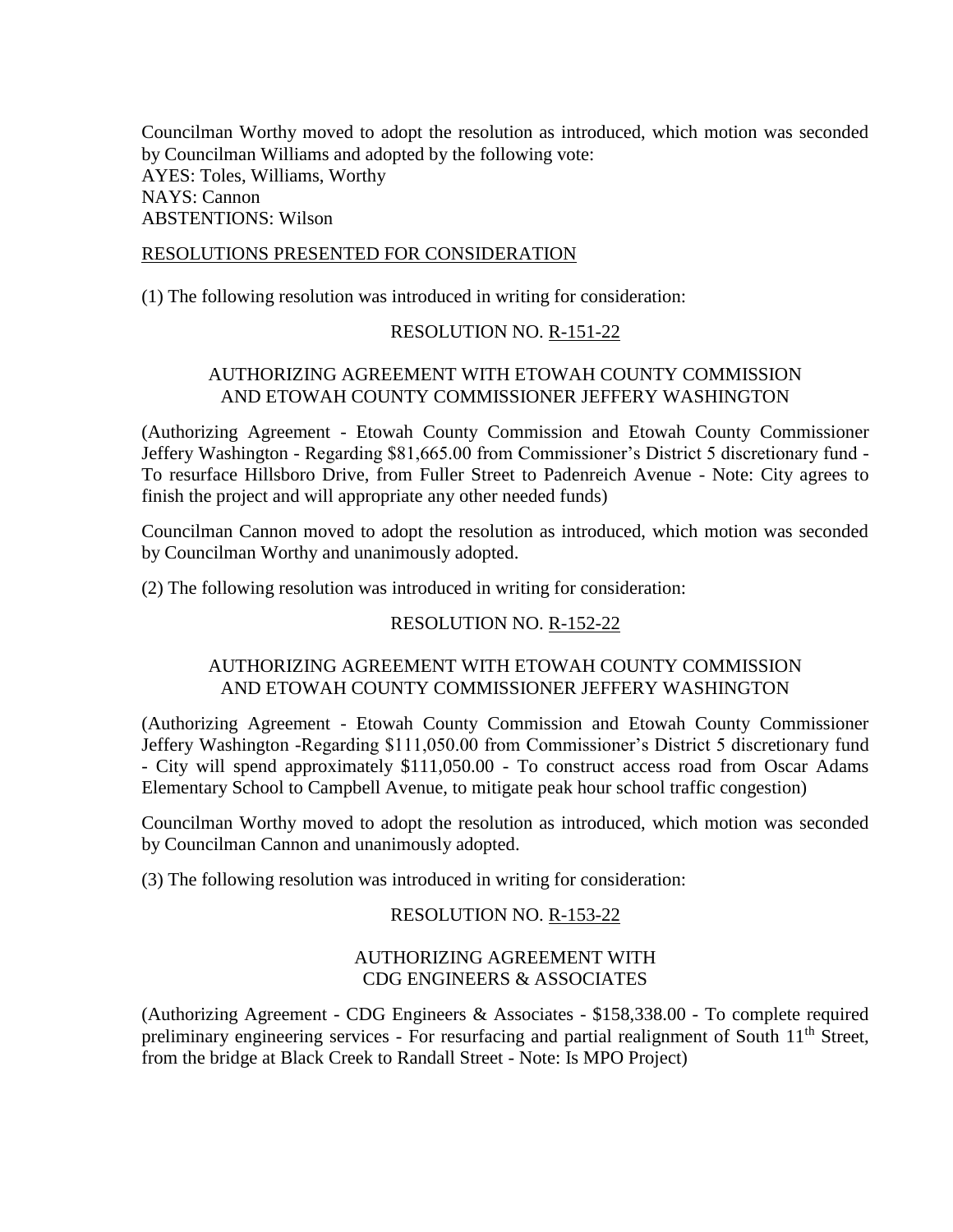Councilman Wilson moved to adopt the resolution as introduced, which motion was seconded by Councilman Cannon and unanimously adopted.

(4) The following resolution was introduced in writing for consideration:

### RESOLUTION NO. R-154-22

### AUTHORIZING AGREEMENT WITH BARNETT JONES WILSON, LLC

(Authorizing Agreement - Barnett Jones Wilson, LLC - \$6,000.00 - To complete required structural design - For Noccalula Falls Gorge Trail Pedestrian Access Improvements funded by ADECA Recreational Trails Program Grant)

Councilman Cannon moved to adopt the resolution as introduced, which motion was seconded by Councilman Worthy and unanimously adopted.

#### ORDINANCE - FIRST READING

The following ordinance was introduced in writing and read by President Toles:

ORDINANCE - AMENDING FISCAL YEAR 2022 BUDGET (Appropriating \$158,338.00 from unassigned fund balance for resurfacing and partial realignment of S.  $11<sup>th</sup>$  Street)

Since no action was taken in this meeting, the ordinance will be placed on the agenda of the next regular meeting for consideration.

## NEW BUSINESS

(1) Councilman Williams introduced the following resolution in writing for consideration:

## RESOLUTION NO. R-155-22

## AUTHORIZING AGREEMENT WITH 5RDESIGN, P.C.

(Authorizing Agreement - 5RDesign, P.C. - \$115,277.00 - To complete required architectural design services - For Phase 3 of the Gadsden Sports Park)

President Toles received unanimous consent to immediately consider the resolution as an item of new business. Councilman Williams moved to adopt the resolution, which motion was seconded by Councilman Worthy and unanimously adopted.

(2) Councilman Worthy introduced the following resolution in writing for consideration:

## RESOLUTION NO. R-156-22

# AUTHORIZING AGREEMENT WITH EE GROUP, INC.

(Authorizing Agreement - EE Group, Inc. - \$8,000.00 - To complete electrical engineering design - For Phase 3 of Gadsden Sports Park)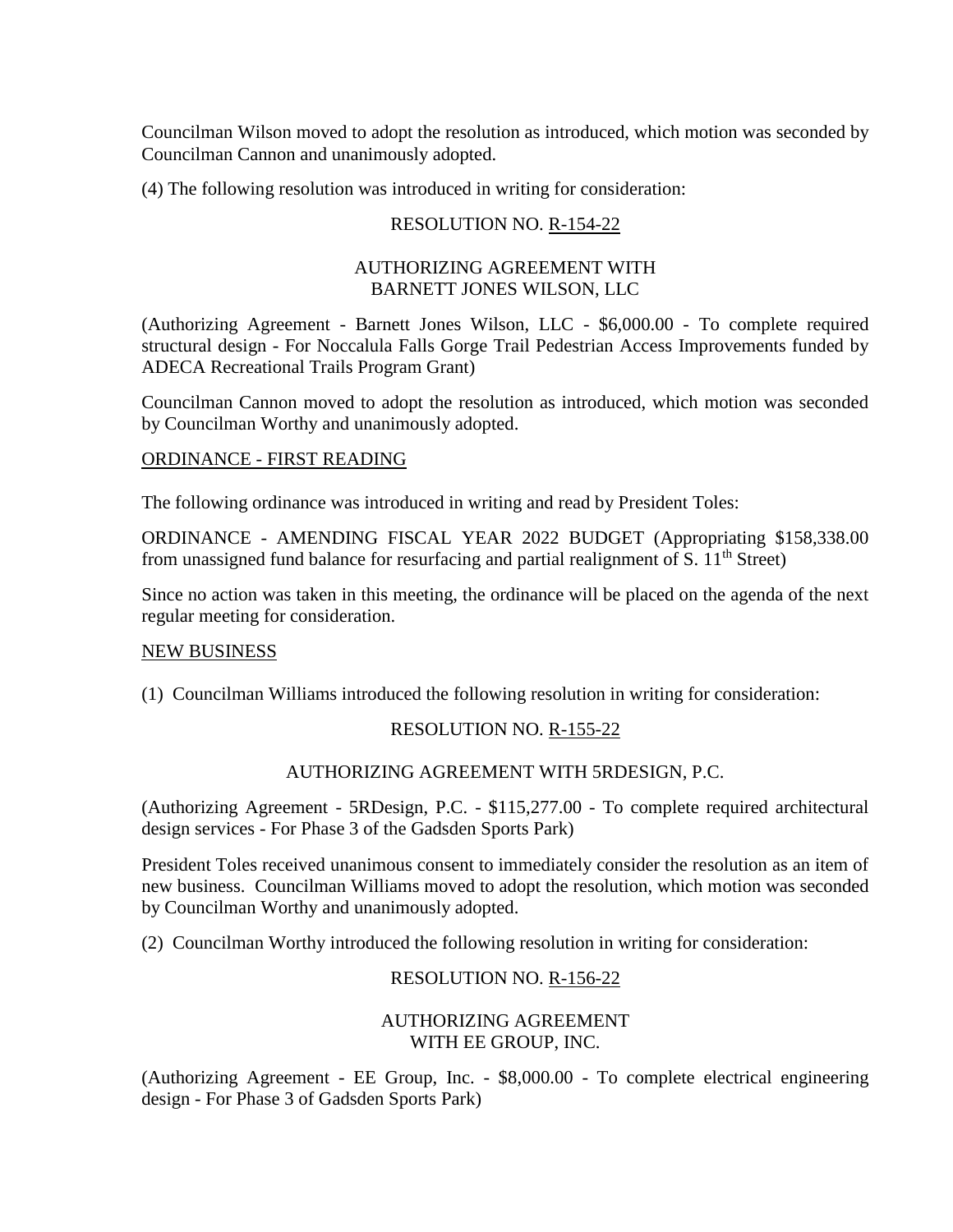President Toles received unanimous consent to immediately consider the resolution as an item of new business. Councilman Worthy moved to adopt the resolution, which motion was seconded by Councilman Cannon and unanimously adopted.

(3) Councilman Wilson introduced the following resolution in writing for consideration:

# RESOLUTION NO. R-157-22

## AUTHORIZING AGREEMENT WITH CDG, INC.

(Authorizing Agreement - CDG, Inc. - \$37,500.00 - To complete required civil engineering services - For Phase 3 of Gadsden Sports Park)

President Toles received unanimous consent to immediately consider the resolution as an item of new business. Councilman Wilson moved to adopt the resolution, which motion was seconded by Councilman Cannon and unanimously adopted.

(4) Councilman Cannon introduced the following ordinance in writing for consideration:

# ORDINANCE NO. O-09-22

# AMENDING FISCAL YEAR 2022 BUDGET

(Amending FY2022 Budget - Transferring \$160,777.00 from Capital Improvements II unassigned fund balance - For Phase 3 of Gadsden Sports Park)

Councilman Cannon moved to suspend the rules to immediately consider the ordinance as an item of new business. The motion was seconded by Councilman Worthy and approved by the following vote:

AYES: Toles, Williams, Worthy, Wilson, Cannon NAYS: None

Councilman Cannon moved to adopt the ordinance, which motion was seconded by Councilman Worthy and unanimously adopted.

## DEPARTMENT REPORT

Nick Hall (City Planner) announced the city will receive a \$400,000 grant from ADECA to assist with the senior wellness center project in Alabama City. He recognized Representative Gil Isbell, who assisted with obtaining the grant. President Toles thanked Representative Isbell for his work on this project, as well as the Eastern Corridor (I-759 Extension). President Toles also recognized County Commissioner Jeffery Washington and thanked him for his financial assistance with two projects involving Adams Elementary and Hillsboro Drive.

## PUBLIC

Jay Deas (Skyy Boxing) reported on the 2022 induction ceremony for the Alabama Boxing Hall of Fame, which was held recently at The Venue. He presented programs to the Mayor and Council, as well as a display case containing a glove autographed by Hall of Fame recipients who were in attendance.